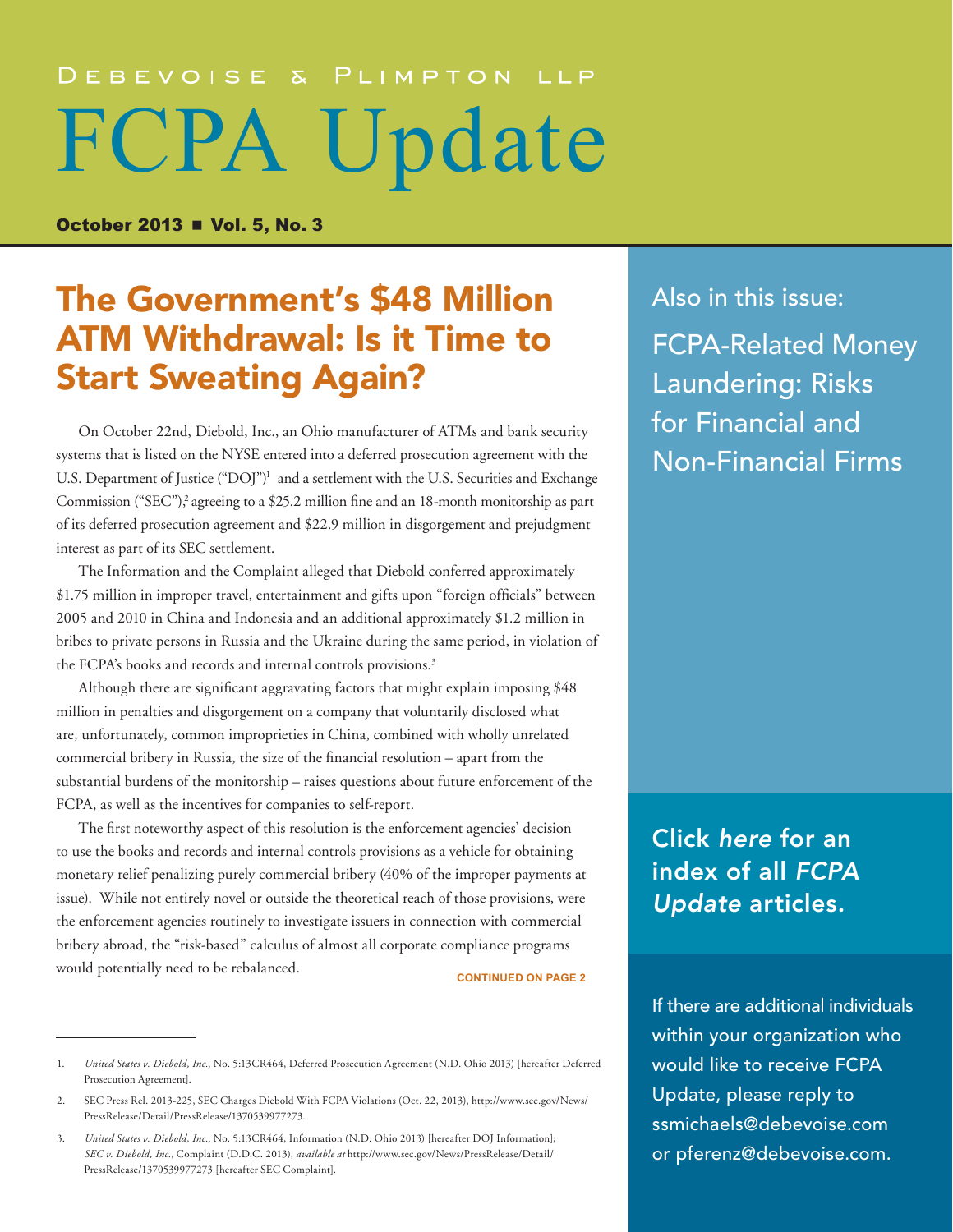# The Government's \$48 Million ATM Withdrawal Cont. from page 1

Second, the total financial aspect of the resolution was 16 times the total value of alleged improper payments. In describing the improper payments, the enforcement agencies aggregated a number of often small payments over five years. When considered alongside the Ralph Lauren enforcement action from earlier this year, the Diebold enforcement action, and in particular its imposition of a monitor, long-considered one of the most burdensome aspects of FCPA settlements, could call into question one common view of the statements relating to gifts and corrupt intent in the November 2012 DOJ/ SEC joint Resource Guide to the U.S. Foreign Corrupt Practices Act: namely, that FCPAcovered companies should not "sweat the small stuff."4

### Use of the FCPA to Punish Commercial Bribery

Both the DOJ Information and the SEC Complaint are clear that the alleged improper payments made by Diebold business units in Russia involved purely private banks.<sup>5</sup> Both charge Diebold with violating the books and records provisions of the FCPA in connection with these payments, and the SEC alleged, as well, violations of the internal controls provisions of the statute.<sup>6</sup>

According to the DOJ's Information, Diebold is alleged to have created false contracts with a distributor ("Distributor 2") that paid bribes to Diebold's private bank customers. There is no allegation that Diebold senior executives were aware of the illicit payments.7 During due diligence relating to the possible acquisition of a another distributor ("Distributor 1"), a "director of Corporate Development," whose duties included "performing due diligence in connection with acquisitions," informed a "high level executive" responsible for "overseeing and approving due diligence efforts" that Distributor 1 paid bribes and that "given what I know of the region," Distributor 2 was also a risk.8 Diebold did not go forward with the acquisition of Distributor 1,<sup>9</sup> but, despite being on notice of problems with commercial bribery by distributors, Diebold apparently failed to make any improvements to its controls relating to its business with Distributor 2.<sup>10</sup>

The Diebold resolution is not the first time the SEC has used the FCPA's books and records and internal controls provisions to attack commercial bribery.<sup>11</sup> In a 2006 enforcement action against Schnitzer Steel, the SEC charged Schnitzer with paying bribes

**CONTINUED ON PAGE 3**

- 5. DOJ Information, note 3, *supra* at ¶ 17; SEC Complaint, note 3, *supra* at ¶ 3.
- 6. DOJ Information, note 3, *supra* at ¶¶ 45-46; SEC Complaint, note 3, *supra* at ¶¶ 38-40.
- 7. DOJ Information, note 3, *supra* at **[** 18.
- 8. *Id.* at **[f** 5, 8, 19-21.
- 9. SEC Complaint, note 3, *supra* at ¶ 33.
- 10. *Id.* at ¶¶ 32-33; DOJ Information, note 3, *supra* at ¶¶ 17-22.

## FCPA Update

FCPA Update is a publication of Debevoise & Plimpton LLP

919 Third Avenue New York, New York 10022 +1 212 909 6000 www.debevoise.com

Washington, D.C. Moscow

London +44 20 7786 9000

+7 495 956 3858 Hong Kong

Paris +33 1 40 73 12 12

+1 202 383 8000

+852 2160 9800

Shanghai +86 21 5047 1800

> Bruce E. Yannett Co-Editor-in-Chief +1 212 909 6495 beyannett@debevoise.com

Andrew M. Levine Co-Editor-in-Chief +1 212 909 6069 amlevine@debevoise.com

Erich O. Grosz Co-Managing Editor +1 212 909 6808 eogrosz@debevoise.com

Erin W. Sheehy Co-Managing Editor +1 202 383 8035 ewsheehy@debevoise.com

Frankfurt +49 69 2097 5000

Paul R. Berger Co-Editor-in-Chief +1 202 383 8090 prberger@debevoise.com

Sean Hecker Co-Editor-in-Chief +1 212 909 6052 shecker@debevoise.com

Steven S. Michaels Executive Editor +1 212 909 7265 ssmichaels@debevoise.com

Philip Rohlik Co-Managing Editor +852 2160 9856 prohlik@debevoise.com

Noelle Duarte Grohmann Co-Deputy Managing Editor +1 212 909 6551 ndgrohmann@debevoise.com [jshvets@debevoise.com](mailto:jshvets%40debevoise.com?subject=)

Jane Shvets Co-Deputy Managing Editor +1 212 909 6573

James H. Graham Assistant Editor +1 212 909 6526 jhgraham@debevoise.com Samantha J. Rowe Assistant Editor +1 212 909 6661 sirowe@debevoise.com

Please address inquiries regarding topics covered in this publication to the editors.

All content © 2013 Debevoise & Plimpton LLP. All rights reserved. The articles appearing in this publication provide summary information only and are not intended as legal advice. Readers should seek specific legal advice before taking any action with respect to the matters discussed herein. Any discussion of U.S. Federal tax law contained in these articles was not intended or written to be used, and it cannot be used by any taxpayer, for the purpose of avoiding penalties that may be imposed on the taxpayer under U.S. Federal tax law.

Please note: The URLs in *FCPA Update* are provided with hyperlinks so as to enable readers to gain easy access to cited materials.

<sup>4.</sup> *See, e.g.*, Mark Friedman, *DOJ to Industry: Don't Sweat the Small Stuff*, FCPA BLOG, (Nov. 19, 2012, 6:08 AM), [http://](http://www.fcpablog.com/blog/2012/11/19/doj-to-industry-dont-sweat-the-small-stuff.html) [www.fcpablog.com/blog/2012/11/19/doj-to-industry-dont-sweat-the-small-stuff.html](http://www.fcpablog.com/blog/2012/11/19/doj-to-industry-dont-sweat-the-small-stuff.html); Alexandra Theodore, *"Don't sweat the small stuff" in FCPA Investigations, says Deloitte*, ETHIKOS, (Nov. 20, 2012), [http://www.ethikospublication.com/](http://www.ethikospublication.com/html/newsarchive.html) [html/newsarchive.html](http://www.ethikospublication.com/html/newsarchive.html).

<sup>11.</sup> The DOJ has also used the Travel Act, 18 U.S.C. § 1952, to proceed against commercial bribery in the context of an FCPA investigation. *See United States v. Control Components, Inc.*, No. SACR-0900162, Information (C.D. Cal. 2009).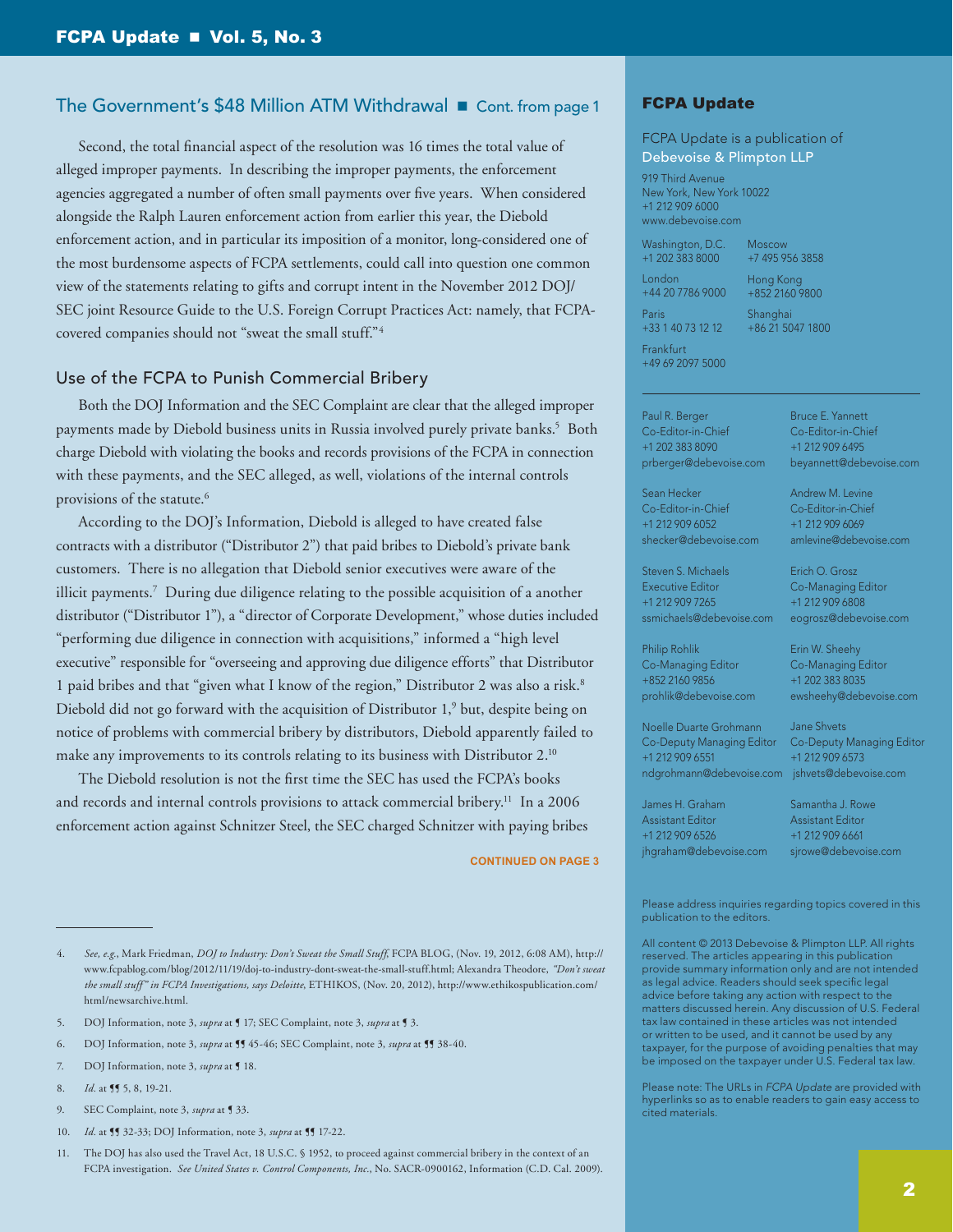# The Government's \$48 Million ATM Withdrawal **n** Continued from page 2

to employees of state-owned steel mills in China (in violation of the anti-bribery and books and records provisions of the FCPA) and with making similar payments to privately-owned mills in China and South Korea.12 The DOJ also charged the case under the U.S. wire fraud statute.13 The Schnitzer Steel action appears to have involved some of the same subsidiaries paying public and commercial bribes in the same country or region and both types of bribery were penalized.

Unlike Schnitzer Steel, Diebold's business in Russia does not appear to have had any connection to its business in China. While one could infer that the Russia-focused accounting provisions charges simply reflected a way to bring a case related to the matters in Russia that apparently first caused Diebold's internal compliance function to take notice before self-reporting, $14$  a key takeaway is that the Diebold case potentially reflects a renewed interest by the U.S. government in commercial bribery. It has long been understood that the FCPA's internal controls and books and records provisions provide a form of strict liability related to control and accounting failures that go beyond the substance of anti-bribery violations.

Nevertheless, the focus of the enforcement agencies on the failure of a "senior executive" to react to notice of potential commercial bribery is potentially a wake up call to compliance professionals used to focusing on risks under the anti-bribery provisions of the FCPA with the attendant focus on an FCPA-covered company's interactions with public officials.

"[T]he focus of the enforcement agencies on the failure of a 'senior executive' to react to notice of potential commercial bribery is potentially a wake up call to compliance professionals risks under the antibribery provisions of the FCPA."

# Time (Again) to Sweat the Small Stuff?

The Information and the Complaint also allege facts common to numerous FCPA enforcement actions in China and Indonesia. There are no allegations of suitcases full of cash, no allegations of elaborate uses of third parties and no allegations of particularly large bribes going to specific foreign officials. The facts alleged by the government relate entirely to gifts, entertainment and travel.

In China, Diebold is alleged to have "lavished"<sup>15</sup> \$1.6 million in gifts, entertainment and travel over a five-year period on employees of at least two Chinese banks, asserted to be instrumentalities of the People's Republic of China.16 Leisure travel, improperly recorded as "trainings," involved trips to tourist destinations in Australia, New Zealand, North America, Europe and Asia.17 According to the DOJ Information, it appears that senior regional executives attempted to hide the purpose of at least one trip when queried about it by auditors.<sup>18</sup> Similar trips, valued at approximately \$175,000 over five years (*i.e.*, an average of \$35,000 per year) were provided to employees of Indonesian banks.

Diebold also provided gifts to employees of Chinese banks. The DOJ Information

<sup>12.</sup> See In re. Schnitzer Steel Indus., Inc., No. 3-12456, Order Instituting Cease-and-Desist Proceedings (SEC 2006),  $\mathbb{S}$  1, 4, 11.

<sup>13.</sup> *United States v. SSI Int'l Far East, Ltd.*, No CV'06-398, Information (D. Or. 2006), 115-19.

<sup>14.</sup> *See* Diebold, Inc. 10-Q at 15 (Apr. 30, 2012). Further complicating an analysis of the Diebold case is DOJ's allegation that Diebold's distributors in Russia were "agents" under the anti-bribery provisions of the FCPA. DOJ Information, note 3, *supra* at 11 9-10. This is confusing because liability for the actions of agents relates to the anti-bribery provisions of the FCPA (which cannot be violated in the absence of a "foreign official"), but the DOJ charged Diebold with books and records violations instead.

<sup>15.</sup> SEC Complaint, note 3, *supra* at **[1.**].

<sup>16.</sup> *See* DOJ Information, note 3, *supra* at ¶¶ 11-12 (the banks were "controlled and 70% owned by the People's Republic of China … [two of] several state-owned banks in the People's Republic of China that together maintained a monopoly over the banking system in the People's Republic of China and provided core support for the government's projects and economic goals.") The DOJ does not provide support for this allegation; nor does it explain why these facts make the banks "instrumentalities" under the FCPA, how "several" separate banks can form a monopoly or (most interestingly) why it used the past tense to describe that monopoly.

<sup>17.</sup> SEC Complaint, note 3, *supra* at **15** 16-23.

<sup>18.</sup> DOJ Information, note 3, *supra* at **11** 42.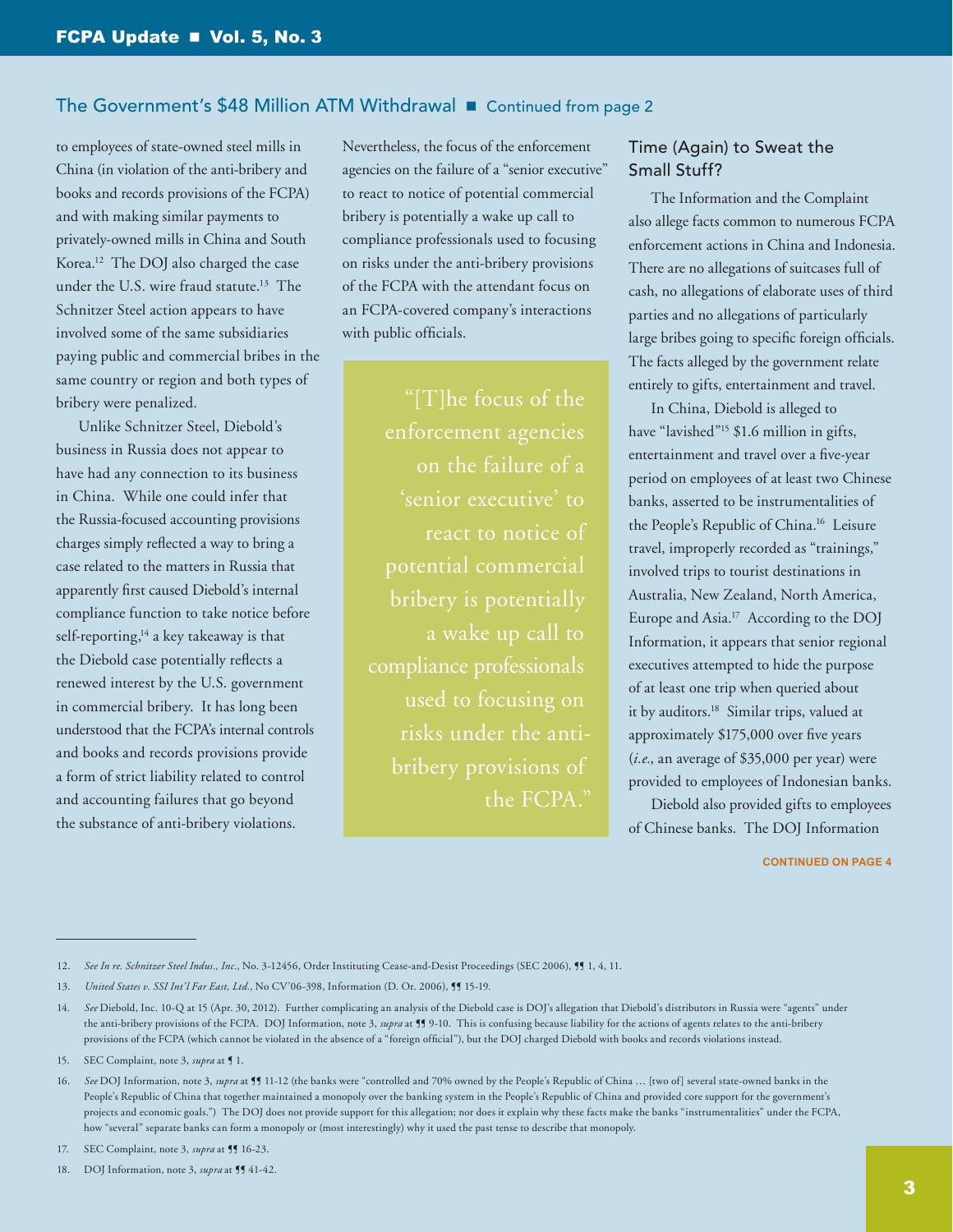## The Government's \$48 Million ATM Withdrawal **n** Continued from page 3

quotes extensively from internal emails describing cash gifts provided at Chinese Spring Festival (Chinese New Year) as "a big expense" and "the total amount is huge,"<sup>19</sup> but the total amounts listed are RMB 27,500 for 12 bank employees in 2005

"Neither enforcement agency attempts to explain how a gift of less than \$100 to an employee who lacks the ability to influence the 'obtaining or retaining business' element of the offense."

and RMB 55,000 for 26 bank employees in 2006.20 Although these figures are not converted into dollars in the Information, at the relevant then-prevailing rates, these amounts are approximately \$3,300 for 2005 (or an average of \$271 per person) and \$6,840 for 2006 (or an average of \$263 per person). Each employee apparently did not receive the same amount, as the SEC

Complaint describes "cash gifts ranging from less than \$100 to over \$600 that were given to dozens of officials annually."21

According to the SEC, "[m]any of the government bank employees who received these alleged leisure trips and improper gifts were senior officials who had the ability to influence purchasing decisions by the banks."22 The use of the word "many" suggests that at least a significant number of employees to whom benefits were provided were not in a position to influence purchasing decisions. The charges are also a reminder that the U.S. enforcement agencies consider all employees (regardless of level) of state-owned enterprises to be "foreign officials" for the purpose of the FCPA. It is unclear whether the gifts described in the Complaint and the Information are alleged to have violated the anti-bribery provisions of the FCPA (or conspiracy to violate the same) or the books and records provisions.<sup>23</sup> Neither enforcement agency attempts to explain how a gift of less than \$100 to an employee who lacks the ability to influence purchasing decisions meets the "obtaining or retaining business" element of the offense.

The settled criminal law fine portion of the Diebold financial resolution (\$25.2 million) took into account the company's

voluntary disclosure and cooperation and was approximately 50% of the DOJ's calculation of the otherwise applicable fine under the United States Sentencing Guidelines (\$36 vs. \$72 million).<sup>24</sup> The size of the total financial resolution (\$48 million), however, is notable in relation to the relatively small amount (\$3 million) of alleged improper payments. This disparity is potentially attributable to: (1) the involvement of (relatively) senior regional executives, (2) possible deliberate misleading of auditors, (3) notice (from foreign actions<sup>25</sup> or due diligence) to the company regarding the improper activities and (4) the fact that Diebold had previously been enjoined from violating the securities laws as part of a 2010 accounting fraud settlement with the SEC.26

Whatever the explanation, the Diebold enforcement actions revive the pre-guidance confusion about the government's enforcement priorities and raise significant questions about the value of voluntary disclosure. The confusion, arising from repeated charges related to relatively small expenditures, including, even, \$500 for four pairs of shoes provided as gifts to Chinese officials,<sup>27</sup> was part of the background of frustration with the government's enforcement of the FCPA

- 23. It would appear that the DOJ conspiracy count relates primarily to the anti-bribery provisions as separate paragraphs deal with the attempts to mislead auditors and the falsifying of books and records. DOJ Information, note 3, *supra* at ¶ 24.
- 24. Deferred Prosecution Agreement, note 1, *supra* at **[**] 6-7.
- 25. See SEC Complaint, note 3, *supra* at **1** 28. Diebold was investigated and fined by a provincial Administration of Industry and Commerce (the entity responsible for enforcing anti-kickback and commercial bribery prohibitions in China's Anti-Unfair Competition Law). The investigation involved gifts and travel provided to bank employees and was settled for RMB 600,000 (about \$80,000 at the time).
- 26. SEC Litig. Rel. 21543, SEC Charges Diebold and Former Financial Executives with Accounting Fraud (June 2, 2010), [http://www.sec.gov/litigation/litreleases/2010/lr21543.htm.](http://www.sec.gov/litigation/litreleases/2010/lr21543.htm)
- 27. SEC Litig. Rel. 21156, SEC Files Settled Charges Against Avery Dennison Corporation for Violating the Books and Records and Internal Controls Provisions of the Foreign Corrupt Practices Act, <http://www.sec.gov/litigation/litreleases/2009/lr21156.htm>.

<sup>19.</sup> *Id.* at ¶¶ 32, 36.

<sup>20.</sup> *Id.* at ¶ 37.

<sup>21.</sup> SEC Complaint, note 3, *supra* at **[24.** 

<sup>22.</sup> *Id.* at ¶ 25.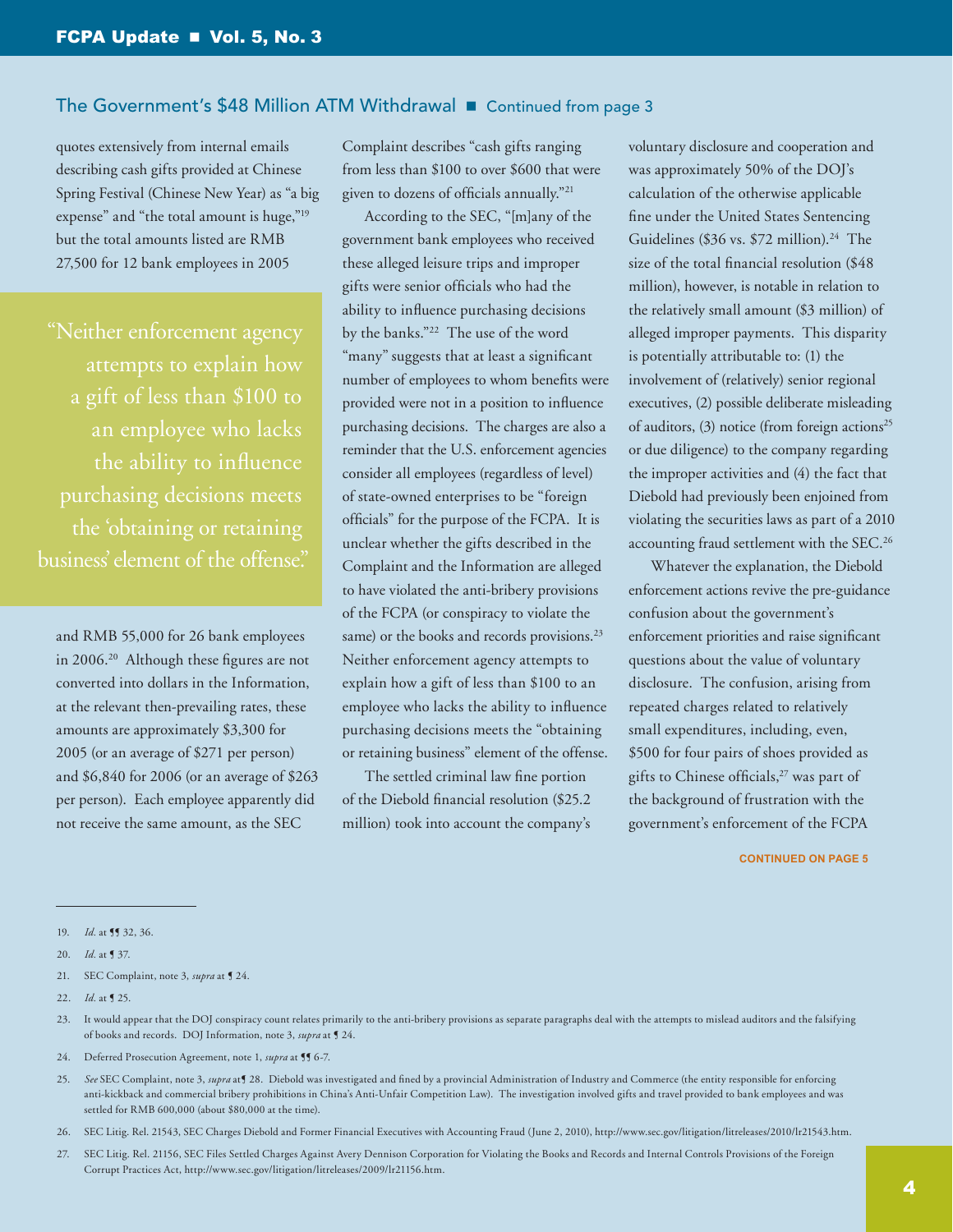## The Government's \$48 Million ATM Withdrawal **n** Continued from page 4

that led to publication of the joint DOJ/ SEC Resource Guide.<sup>28</sup> It has been commonly thought that the Resource Guide's distinctions between "expensive gifts" and "token[s] of esteem or gratitude"29 signified at least an implicit recognition by U.S. enforcement agencies that compliance resources would be better allocated to topics other than gifts valued at a few hundred dollars, let alone gifts that individually do not exceed \$100 in value. But the Diebold case will raise new questions about the government's enforcement priorities, questions that will only be amplified by the imposition of a monitor, potentially one of the most disruptive, burdensome, and costly components of FCPA settlement tools, and one that had been in declining use for several years.

That the total financial penalty was sixteen times the amount of bribes paid should give pause to anyone operating in a high risk jurisdiction. And although 40% of the total value of alleged improper payments were asserted by the government to be commercial bribes, much of the remaining 60% appears to be an aggregation of relatively small (often

very small) payments. "Training" trips and cash gifts for Chinese New Year are common in FCPA enforcement actions and

> "The large penalty and the fact that both agencies pointed to cash gifts of less than \$300 (in the case of \$100 (in the case of the SEC) calls into question whether companies will need, once again, small stuff.'"

certainly were common in the market before improvements were made to compliance programs after 2007 and 2008, in the wake of the SEC's and the DOJ's increased enforcement. The large penalty and the fact

that both agencies pointed to cash gifts of less than \$300 (in the case of the DOJ) and less than \$100 (in the case of the SEC) calls into question whether companies will need, once again, to start "sweating the small stuff."

**Paul R. Berger Sean Hecker Andrew M. Levine Bruce E. Yannett Philip Rohlik**

*Paul R. Berger is a partner in the Washington, D.C. office. Sean Hecker, Andrew M. Levine, and Bruce E. Yannett are partners in the New York office. Philip Rohlik is a counsel in the Hong Kong office. They are members of the Litigation Department and the White Collar Litigation Practice Group. The authors may be reached at [prberger@debevoise.com](mailto:prberger%40debevoise.com?subject=), [shecker@debevoise.com](mailto:shecker%40debevoise.com?subject=), [amlevine@debevoise.](mailto:amlevine%40debevoise.com?subject=) [com,](mailto:amlevine%40debevoise.com?subject=) [beyannett@debevoise.com,](mailto:beyannett%40debevoise.com?subject=) and [prohlik@](mailto:prohlik%40debevoise.com?subject=) [debevoise.com.](mailto:prohlik%40debevoise.com?subject=) Full contact details for each author are available at [www.debevoise.com.](www.debevoise.com)*

<sup>28.</sup> *See* http://www.justice.gov/criminal/fraud/fcpa/guidance/ ("Resource Guide").

<sup>29.</sup> Resource Guide at 15.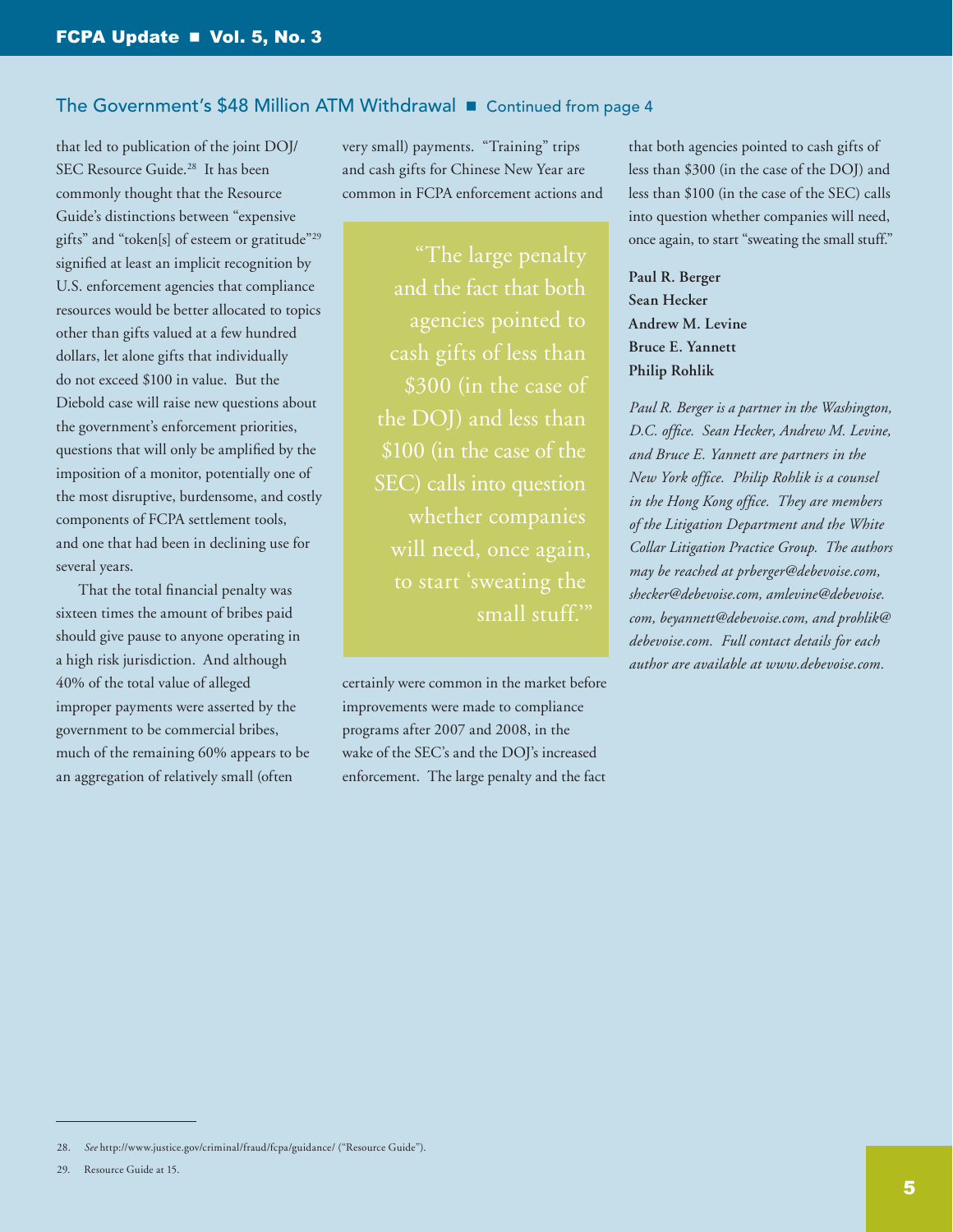# <span id="page-5-0"></span>FCPA-Related Money Laundering: Risks for Financial and Non-Financial Firms

On August 29 and 30, 2013, three defendants in the ongoing U.S. criminal prosecutions arising out of bribes allegedly paid by New York broker-dealer Direct Access Partners LLC ("DAP") to officials employed by Venezuelan state-owned banks pleaded guilty to conspiracy, FCPA bribery, Travel Act violations, and money laundering.1 These guilty pleas raise the natural question: What difference do the additional, non-FCPA charges make?

This article analyzes the increasing use in FCPA-related matters of money laundering charges, one of the non-FCPA criminal charges brought in the DAP matter. This increase has been particularly pronounced in cases against individuals, both on the bribe-paying and bribe-receiving sides of transactions. We first address the implications of money laundering charges in FCPA cases, which include, among others, the DAP, Bodmer, and Haiti Teleco cases, to identify the factors driving the increased use of such charges and their consequences, which can include longer sentences of imprisonment and forfeiture. We also explain the implications of these

developments for financial institutions, which in addition to the already significant burdens of complying with the FCPA itself, and the related challenges posed by aiding and abetting and conspiracy liability, have obligations under the Bank Secrecy Act and related laws to report certain transactions. We conclude the use of money laundering charges in FCPA cases presents potentially unique risk for financial and non-financial institutions alike and provides another key reason for such institutions to devote appropriate legal, compliance, and audit resources to mitigating the risk of being caught up in an FCPA-related prosecution.

# Why Charge Money Laundering in FCPA Cases?

For bribe-payers, a key incentive for prosecutors to charge money laundering in FCPA cases appears to flow from the fact that a money laundering conviction can have a potentially significant effect on a sentence of incarceration for an individual, as illustrated by the *Esquenazi* case now pending before the Eleventh Circuit.<sup>2</sup> In that case, defendant Joel Esquenazi was

sentenced in 2011 to 15 years for FCPA anti-bribery and money laundering offenses arising out of payments allegedly made to officials of Haiti Teleco. Esquenazi's term of imprisonment, the longest in the history of FCPA-related criminal prosecutions, was driven by the money laundering counts on which he was convicted.<sup>3</sup>

This sentencing disparity is related to the fact that, while both FCPA charges and money laundering are criminally punishable by roughly similar fines,<sup>4</sup> an individual may be sentenced to up to twenty years in prison on each money laundering count, but to only five years on each FCPA bribery count.<sup>5</sup> Even bearing in mind judges' discretion to sentence individuals to concurrent or consecutive prison terms upon a conviction on multiple counts,<sup>6</sup> the potential 20-year sentence is a powerful threat. For bribe recipients, the impact may be even more significant. "Foreign officials" cannot be charged under the FCPA or with conspiracy to violate it. Thus, money laundering may be the only U.S. federal criminal offense with which they can be charged.<sup>7</sup>

#### **CONTINUED ON PAGE 7**

1. DOJ Press Rel. 13-980, Three Former Broker-dealer Employees Plead Guilty in Manhattan Federal Court to Bribery of Foreign Officials, Money Laundering and Conspiracy to Obstruct Justice (Aug. 30, 2013), [http://www.justice.gov/opa/pr/2013/August/13-crm-980.html.](http://www.justice.gov/opa/pr/2013/August/13-crm-980.html)

<sup>2.</sup> *United States v. Esquenazi*, No. 11-15331-C (11th Cir. argued Oct. 11, 2013).

<sup>3.</sup> Bruce E. Yannett, Sean Hecker, & David M. Fuhr, "Esquenazi Sentence of 15 Years in Prison More than Doubles Previous FCPA Record," *FCPA Update*, Vol. 3, No. 4 at 3 (Nov. 2011), [http://www.debevoise.com/files/Publication/0f4c1703-b083-4622-ac28-27f36e5f10dc/Presentation/PublicationAttachment/41b5e776-9403-4311-a47a-8fae3badb6f3/](http://www.debevoise.com/files/Publication/0f4c1703-b083-4622-ac28-27f36e5f10dc/Presentation/PublicationAttachment/41b5e776-9403-4311-a47a-8fae3badb6f3/FCPAUpdateNovember2011.pdf) [FCPAUpdateNovember2011.pdf](http://www.debevoise.com/files/Publication/0f4c1703-b083-4622-ac28-27f36e5f10dc/Presentation/PublicationAttachment/41b5e776-9403-4311-a47a-8fae3badb6f3/FCPAUpdateNovember2011.pdf).

<sup>4.</sup> Under the money laundering statutes, a defendant can be fined the greater of \$500,000 or double the value of the property involved in the money laundering transaction(s). *See* 18 U.S.C. §§ 1956(a)(1) & 1957(b)(2). The base FCPA fines are higher than the base money laundering fines – sometimes significantly so. *See, e.g.*, 15 U.S.C. § 78ff(a) (willful false and misleading statements in violation of FCPA books and records provision can carry fines of up to \$25 million for entities). Under 18 U.S.C. § 3571(d), an alternative fine of twice the gross gain or loss from the offense may be imposed.

<sup>5.</sup> *Compare* 18 U.S.C. § 1956(a)(3) (20 year maximum sentence under the money laundering statute), *with* 15 U.S.C. § 78dd-2(g)(2)(A) (5 year maximum sentence under the FCPA statute).

<sup>6.</sup> *See* 18 U.S.C. § 3584; *see also Oregon v. Ice*, 555 U.S. 160, 168-69 (2009).

<sup>7.</sup> *Compare, e.g., United States v. Castle*, 925 F.2d 831 (5th Cir. 1991) (U.S. cannot circumvent the FCPA's inapplicability to foreign officials by charging such officials with violating 18 U.S.C. § 371 by conspiring to violate the FCPA), *with, e.g.*, DOJ Press Rel. 10-260, Former Haitian Government Official Pleads Guilty to Conspiracy to Commit Money Laundering in Foreign Bribery Scheme (Mar. 12, 2010), http://www.justice.gov/opa/pr/2010/March/10-crm-260.html (foreign official pleading guilty to money laundering charges in an FCPA case).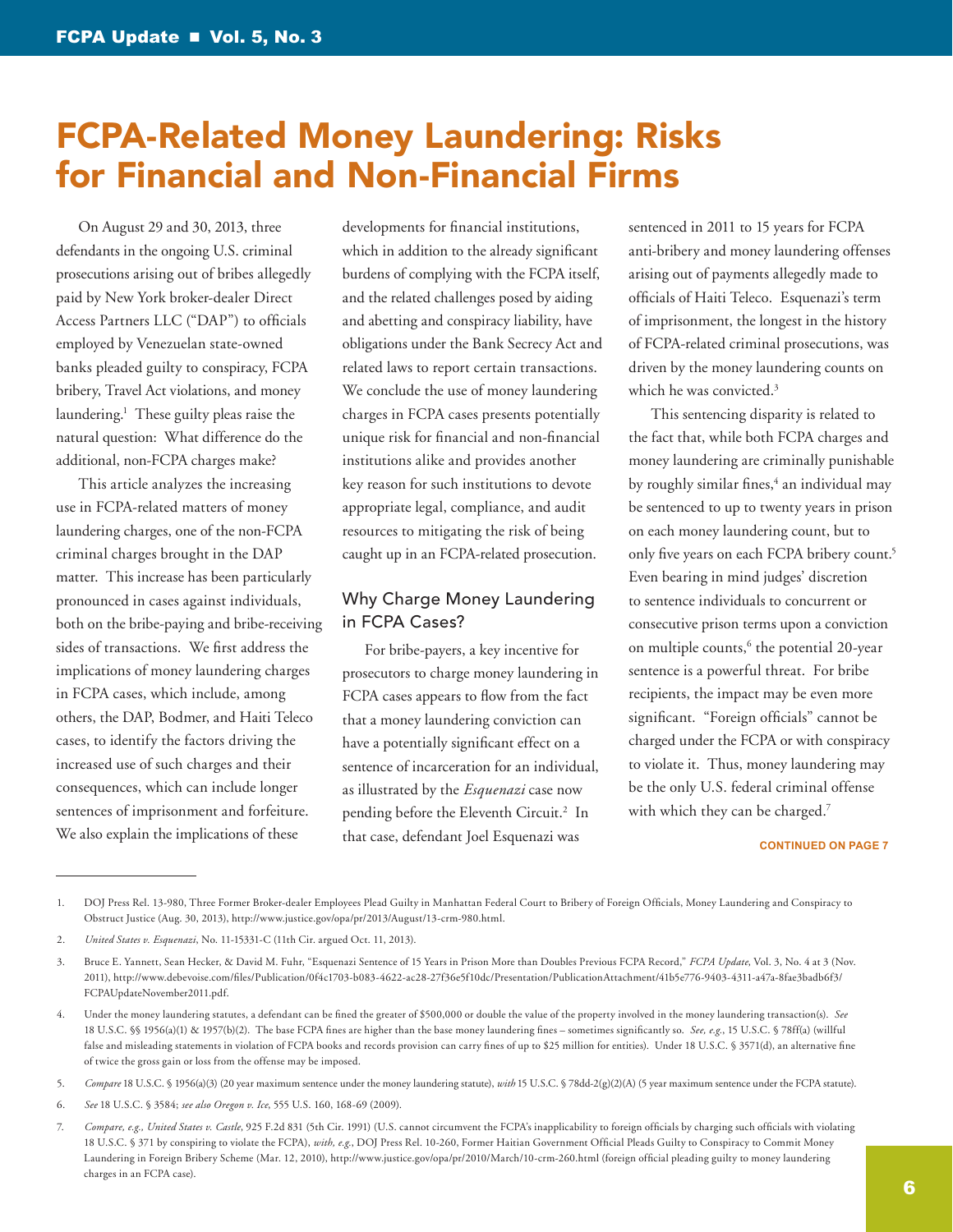In the case of corporations, the impact of a conviction for money laundering is potentially variable. Corporations, which cannot be incarcerated, are potentially subject to terms of probation, but those terms cannot exceed periods longer than five years, even for money laundering.<sup>8</sup>

money laundering charges against corporations [may be explained by the fact that]… companies may bargain hard not to be charged with, or otherwise to avoid having to acknowledge and admit, via a Non-Prosecution Agreement, money laundering crimes."

Thus, a money laundering count against a corporation might not make a significant difference to the outcome, all else being equal. On the other hand, as most FCPA corporate prosecutions are settled, there may be larger dynamics that explain the

relative paucity of money laundering charges against corporations in such matters. These could include the possible impact money laundering charges can have under various forfeiture statutes, which can include forfeiture of an entire business sufficiently "tainted" by laundered funds.<sup>9</sup> For these and other reasons outlined below, companies may bargain hard not to be charged with, or otherwise to avoid having to acknowledge and admit, via a Non-Prosecution Agreement, money laundering crimes.

# Money Laundering and the FCPA: The Bribe Payer and Bribe Receiver Cases

In 1986, nine years after it passed the FCPA, Congress enacted the Money Laundering Control Act, which made it a crime to launder proceeds derived from the commission of certain predicate crimes. The Act, a response to "the spiraling growth and pervasiveness of money laundering in the United States and the nexus between money laundering and organized crime,"10 made it a separate crime to transfer money obtained illegally through apparently legitimate channels in order to obscure its original source.<sup>11</sup>

Sections 1956 and 1957 of Title 18 of the United States Code codify the Money Laundering Control Act, and prohibit domestic and international money laundering transactions. Under Section 1956, it is unlawful to "conduct[] or attempt[] to conduct" a financial transaction with proceeds known to be derived from illegal activity.<sup>12</sup> The statute sets forth a variety of predicate illegal acts for purposes of the money laundering statute, of which FCPA antibribery violations are one.<sup>13</sup> In conducting the transaction, the defendant must have intended to (1) promote illegal activity, (2) evade taxes, (3) conceal or disguise proceeds from illegal activity, or (4) avoid transaction reporting requirements under state or federal law.14 Under Section 1957, it is illegal to conduct a monetary transaction in an amount greater than \$10,000 with property known to be derived from criminal activity. The extraterritorial scope of Section 1957 is narrower than that of Section 1956.15 As a result, money laundering violations related to FCPA anti-bribery charges are usually charged under Section 1956.

The Hans Bodmer case involving bribes allegedly paid in Azerbaijan provides a ready example from among the many cases in which money laundering charges were

#### **CONTINUED ON PAGE 8**

8. See U.S. Sentencing Commission, 2012 Federal Sentencing Guidelines Manual § 8D1.2 (effective Nov. 1, 2012), [http://www.ussc.gov/Guidelines/2012\\_Guidelines/Manual\\_](http://www.ussc.gov/Guidelines/2012_Guidelines/Manual_HTML/8d1_2.htm) [HTML/8d1\\_2.htm](http://www.ussc.gov/Guidelines/2012_Guidelines/Manual_HTML/8d1_2.htm) (setting five years as the maximum term of organizational probation under the sentencing guidelines for all crimes).

11. *See* 18 U.S.C. §§ 1956 & 1957; *see also* Black's Law Dictionary 1097 (Bryan A. Garner ed., 9th ed. 2009) (defining money laundering in general terms); Charles Doyle, *Money Laundering: An Overview of 18 U.S.C. § 1956 and Related Federal Criminal Law*, Cong. Research Serv. (Feb. 8, 2012).

13. *Id.* § 1956(c)(7)(D).

15. Compare id. § 1956(f) (extraterritorial jurisdiction (1) where the conduct is by a U.S. citizen or occurs in part in the U.S. or (2) where the transaction or transactions collectively involve funds exceeding \$10,000), *with id.* § 1957(d) (extraterritorial jurisdiction for transactions abroad only when conducted by "United States person[s]"). Note that conspiracies to launder money are also covered by Section 1956. *See id.* § 1956(h).

<sup>9.</sup> See id. § 8C1.1 ("If, upon consideration of the nature and circumstances of the offense and the history and characteristics of the organization, the court determines that the organization operated primarily for a criminal purpose or primarily by criminal means, the fine shall be set at an amount (subject to the statutory maximum) sufficient to divest the organization of all its net assets.").

<sup>10.</sup> Jimmy Gurulé, *The Money Laundering Control Act of 1986: Creating a New Federal Offense or Merely Affording Federal Prosecutors an Alternative Means of Punishing Specified Unlawful Activity?*, 32 Am. Crim. L. Rev. 823, 824 (1995).

<sup>12.</sup> 18 U.S.C. § 1956(a)(1).

<sup>14.</sup> *Id.* § 1956(a)(1)(A) & (B). Note that international money laundering transactions conducted with the intent to evade taxes are not covered by the statute.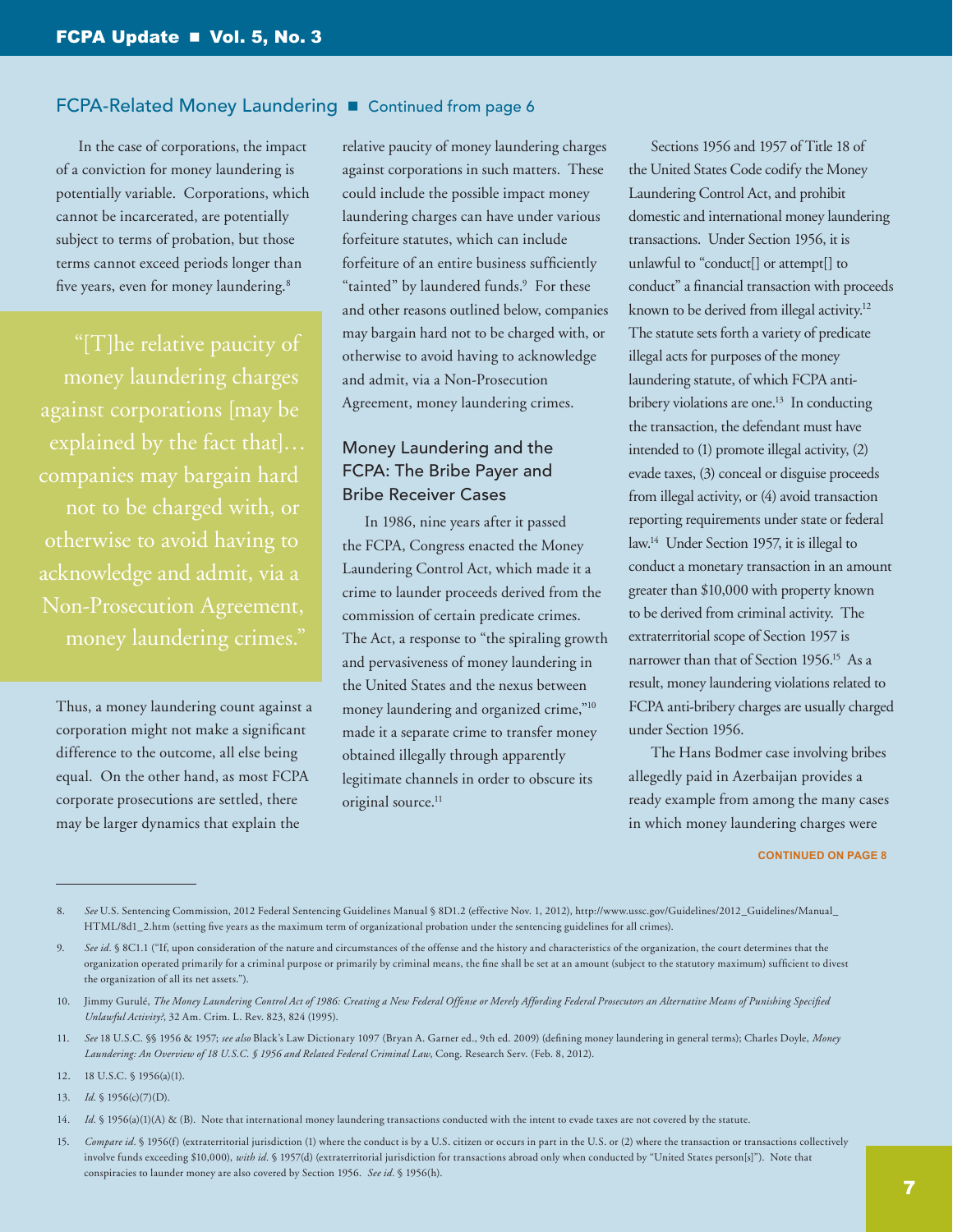brought in an FCPA context.16 In 1997, the government of Azerbaijan was in the process of privatizing the State Oil Company of the Azerbaijan Republic ("SOCAR"). Frederic Bourke, Viktor Kozeny, and a consortium they formed paid bribes to Azeri officials to induce them to rig the auction for SOCAR in the consortium's favor. Bodmer, a Swiss lawyer, represented various U.S. entities connected to the consortium, and in his capacity as an agent paid and authorized the payment of a number of bribes on its behalf.<sup>17</sup>

Bodmer was charged in a two-count indictment with conspiracies to violate the FCPA and money laundering statutes. The FCPA-related count was dismissed, on the basis that the FCPA (prior to its amendment in 1998) did not clearly apply to non-resident foreign nationals merely because they acted as agents of domestic concerns.18 The District Court held this fact did not bar prosecution for money laundering to "promote" those violations.19 Bodmer pleaded guilty to money-laundering conspiracy.20

More recently, in the DAP cases involving bribes paid to officials at Venezuela's state-run economic development bank, the Banco de Desarrollo Economico y Social de Venezuela ("BANDES"), the government employed the same language prohibiting "promotional" international money laundering that it invoked against Bodmer. The BANDES cases involved a conspiracy by employees of a U.S. broker-dealer to bribe BANDES officials in exchange for trading business. In the informations to which the U.S. defendants pleaded guilty, the government alleged that the defendants "willfully and knowingly transported, transmitted, and transferred… monetary instruments and funds from a place in the United States to and through a place outside the United States… with the intent to promote the carrying on of specified unlawful activity," specifically, FCPA and Travel Act violations.<sup>21</sup> As the DOJ's press release noted, defendants faced "a maximum penalty of five years in prison on each count except money laundering, which carries a

maximum penalty of 20 years in prison." 22 Sentencings are scheduled for 2014.

The Haiti Teleco case is another example of how the DOJ uses money laundering charges in FCPA cases. Telecommunications D'Haiti S.A.M., or Haiti Teleco, is a Haitian state-owned telecommunications company that provides land-line telephone services. The case involved two Florida-based telecommunications companies that paid bribes to government officials who worked at Haiti Teleco in order to obtain various business advantages, including favorable rates and the continuation of certain contracts.<sup>23</sup>

The DOJ charged the executives of the Florida companies and the Haitian officials in the same indictment. The indictment charged FCPA violations and an FCPA conspiracy as to the executives, and charged money laundering and a money laundering conspiracy as to both the executives and the foreign officials.24 The executives and the Haitian officials, it was alleged, conducted transactions "designed, in whole and in part, to conceal and disguise the nature, the

<sup>16.</sup> *See, e.g., United States v. Clarke Bethancourt*, No. 13-cr-670, Information (S.D.N.Y. Aug. 29, 2013); *United States v. Pierucci*, No. 12-cr-238, Superseding Indictment (D. Conn. Apr. 30, 2013); *United States v. Kowalewski*, No. 12-cr-07, Indictment (N.D. Okla. Jan. 5, 2012); *United States v. Sharef*, No. 11-cr-1056, Indictment (S.D.N.Y. Dec. 12, 2011); *United States v. Granados*, No. 10-cr-20881, Indictment (S.D. Fla. Dec. 14, 2010); *United States v. Aguilar*, No. 10-cr-1031, First Superseding Indictment (C.D. Cal. Oct. 21, 2010); DOJ Press Rel. 10-048, Twenty-Two Executives and Employees of Military and Law Enforcement Products Companies Charged in Foreign Bribery Scheme (Jan. 19, 2010), [http://www.justice.gov/opa/pr/2010/January/10-crm-048.html;](http://www.justice.gov/opa/pr/2010/January/10-crm-048.html) *United States v. Esquenazi*, No. 09-cr-21010, Indictment (S.D. Fla. Dec. 4, 2009); *United States v. O'Shea*, No. 09-cr-629, Indictment (S.D. Tex. Nov. 16, 2009); *United States v. Nexus Techs., Inc.*, No. 08-cr-522, Superseding Indictment (E.D. Pa. Oct. 29, 2009); *United States v. Green*, No. 08-cr-059, Second Superseding Indictment (C.D. Cal. Mar. 11, 2009); *United States v. Steph*, 07-cr-307, Indictment (S.D. Tex. July 19, 2007); *United States v. Jefferson*, No. 07-cr-209, Indictment (E.D. Va. June 4, 2007); *United States v. Smith*, No. 07-cr-069, Indictment (C.D. Cal. Apr. 25, 2007); *United States v. Sapsizian*, No. 06-cr-20797, Superseding Indictment (S.D. Fla. Mar. 20, 2007); *United States v. Kozeny*, No. 05-cr-518, Indictment (S.D.N.Y. May 12, 2005); *United States v. Giffen*, No. 03-cr-404, Second Superseding Indictment (S.D.N.Y. Aug. 4, 2004); *United States v. Steindler*, No. 94-cr-029, Indictment (S.D. Ohio Mar. 17, 1994).

<sup>17.</sup> *See United States v. Bodmer*, 342 F. Supp. 2d 176, 179 (S.D.N.Y. 2004).

<sup>18.</sup> *Id.* at 181, 189 (dismissing pre-1998 FCPA charges against Bodmer based on the rule of lenity). The 1998 amendments to the FCPA clarified the statute, such that its applicability to foreign nationals who act as agents of U.S. concerns is no longer in doubt.

<sup>19.</sup> *Id.* at 190-91 ("The language of the statute clearly penalizes the *transportation of monetary instruments in promotion* of unlawful activity, not the underlying unlawful activity.… The elements of a money laundering offense do not include, or even implicate, the capacity to commit the underlying unlawful activity.").

<sup>20.</sup> *See United States v. Bodmer*, No. 03-cr-00947, Judgment (S.D.N.Y. Mar. 7, 2013).

<sup>21.</sup> *United States v. Clarke Bethancourt*, No. 13-cr-670, Information ¶ 21 (S.D.N.Y. Aug. 29, 2013); *see also United States v. Lujan*, No. 13-cr-671, Information ¶ 21 (S.D.N.Y. Aug. 29, 2013) (same); *United States v. Hurtado*, No. 13-cr-673, Information ¶ 21 (S.D.N.Y. Aug. 29, 2013) (same).

<sup>22.</sup> DOJ Press Rel. 13-980, note 1, *supra*.

<sup>23.</sup> See, e.g., DOJ Press Rel. 11-1020, Two Telecommunications Executives Convicted by Miami Jury on All Counts for Their Involvement in Scheme to Bribe Officials at State-Owned Telecommunications Company in Haiti (Aug. 5, 2011), <http://www.justice.gov/opa/pr/2011/August/11-crm-1020.html>.

<sup>24.</sup> *See United States v. Esquenazi*, No. 09-cr-21010, Indictment (S.D. Fla. Dec. 4, 2009).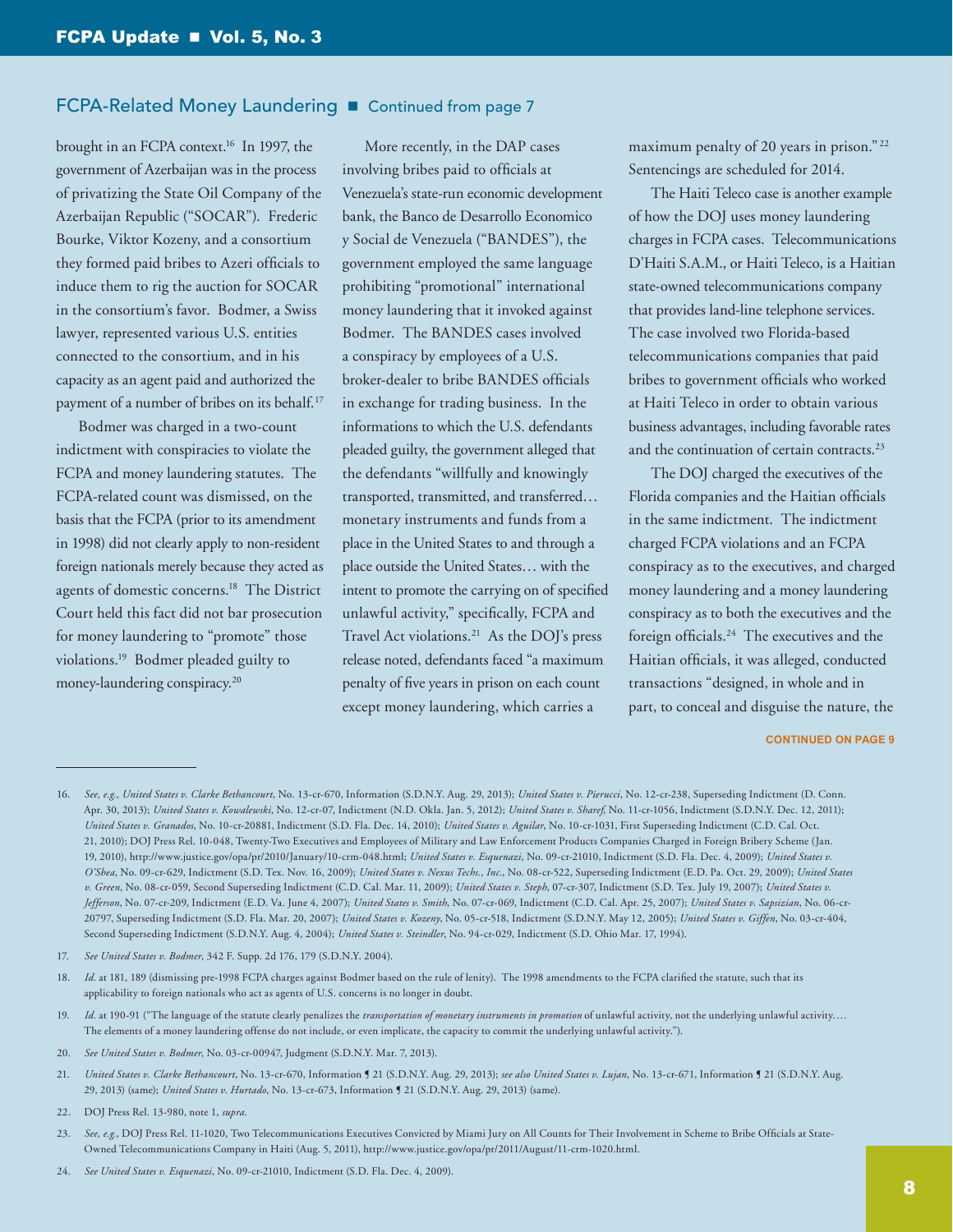location, the source, the ownership, and the control of the proceeds" of the bribes paid in violation of the FCPA.<sup>25</sup> One Haitian official pleaded guilty to money laundering in furtherance of the FCPA scheme, while the other official was convicted of money laundering by a jury.<sup>26</sup> A jury convicted the executives of both the FCPA and the money laundering counts.<sup>27</sup>

The result in the Haiti Teleco cases points up the dual uses of money laundering counts in FCPA prosecutions: first, the government was able to obtain convictions of foreign officials, who could not be charged with the underlying FCPA violations, and second, the government was able to obtain additional convictions, with associated additional potential criminal sanctions, against the U.S. perpetrators of FCPA violations. As a result of the money laundering conviction, Joel Esquenazi, one of the Florida executives, was sentenced to fifteen years in prison – the longest term ever imposed in an FCPA case.<sup>28</sup> This record sentence was driven by a money laundering sentence ordered to be served consecutively to the FCPA sentence.<sup>29</sup>

Money laundering charges are used against companies less frequently than they are against individual defendants, but some companies have been charged with – and have pleaded guilty to – money laundering. In 2010, Nexus Technologies Inc., an export company based in Pennsylvania, pleaded guilty to FCPA and money laundering charges.<sup>30</sup> The charges stemmed from bribes Nexus and its executives paid to Vietnamese officials in exchange for valuable contracts to provide equipment and technology to Vietnamese government agencies. The bribes were routed from Nexus accounts to accounts of a shell company in Hong Kong, which Nexus and its executives used as an intermediary for payments to government officials.<sup>31</sup> The money laundering allegations in the superseding indictment to which both the company and its executives ultimately pleaded guilty stated the transfers to the intermediary were undertaken to "promote the carrying on of a specified unlawful activity, that is, bribery of a foreign official."32

Above and beyond the fines allowed by the criminal law, a money laundering conviction can carry significant financial consequences for both individuals and companies. Under the civil forfeiture statute, any property "involved in" a money laundering transaction, or "traceable" to property involved in such a transaction, may be subject to forfeiture.<sup>33</sup> Civil forfeiture may also be sought with respect to proceeds

"Money laundering charges are used against companies less frequently than they are against individual defendants, but some companies have been charged with – and have pleaded guilty to – money laundering."

derived from or traceable to any offense that the money laundering statute defines as "specified unlawful activity" – a category that includes felony violations of the FCPA.<sup>34</sup> For money laundering, criminal forfeiture is available as well.<sup>35</sup> However, criminal forfeiture is different from civil forfeiture<sup>36</sup> in ways that make it, in many

- 29. *United States v. Esquenazi*, No. 09-cr-21010, Judgment as to Joel Esquenazi at 3 (S.D. Fla. Oct. 26, 2011).
- 30. DOJ Press Rel. 10-270, Nexus Technologies Inc. and Three Employees Plead Guilty to Paying Bribes to Vietnamese Officials (Mar. 16, 2010), [http://www.justice.gov/opa/](http://www.justice.gov/opa/pr/2010/March/10-crm-270.html) [pr/2010/March/10-crm-270.html](http://www.justice.gov/opa/pr/2010/March/10-crm-270.html).
- 31. *United States v. Nexus Techs., Inc.*, note 16, *supra*, at 5, 26-28.
- 32. *Id.* at 26.
- 33. 18 U.S.C. § 981(a)(1)(A).
- 34. *Id.* § 981(a)(1)(C); *see also id.* § 1956(c)(7)(D).
- 35. *See id.* § 982(a)(1).

<sup>25.</sup> *Id.* at 25.

<sup>26.</sup> *See* DOJ Press Rel. 10-260, note 7, *supra*; DOJ Press Rel. 12-310, Former Haitian Government Official Convicted in Miami for Role in Scheme to Launder Bribes Paid by Telecommunications Companies (Mar. 13, 2012), [http://www.justice.gov/opa/pr/2012/March/12-crm-310.html.](http://www.justice.gov/opa/pr/2012/March/12-crm-310.html)

<sup>27.</sup> *See* DOJ Press Rel. 11-1020, note 23, *supra*.

<sup>28.</sup> *See, e.g.*, Yannett, Hecker & Fuhr, note 3, *supra*, at 1.

<sup>36.</sup> Criminal forfeiture is imposed by the court "in imposing sentence," *id.* (although pre-trial restraint is available, *see, e.g., In re Restraint of Bowman Gaskins Fin. Grp.*, 345 F. Supp. 2d 613 (E.D. Va. 2004)), while civil forfeiture of property can be available before a criminal trial begins. *See United States v. All Assets of Statewide Auto Parts, Inc.*, 971 F.2d 896 (2d Cir. 1992). Civil forfeiture is obtained *in rem* while criminal forfeiture is *in personam. See, e.g., United States v. Cherry*, 330 F.3d 658, 668 n.16 (4th Cir. 2003) (citing *United States v. Sandini*, 816 F.2d 869, 872 (3d Cir. 1987)).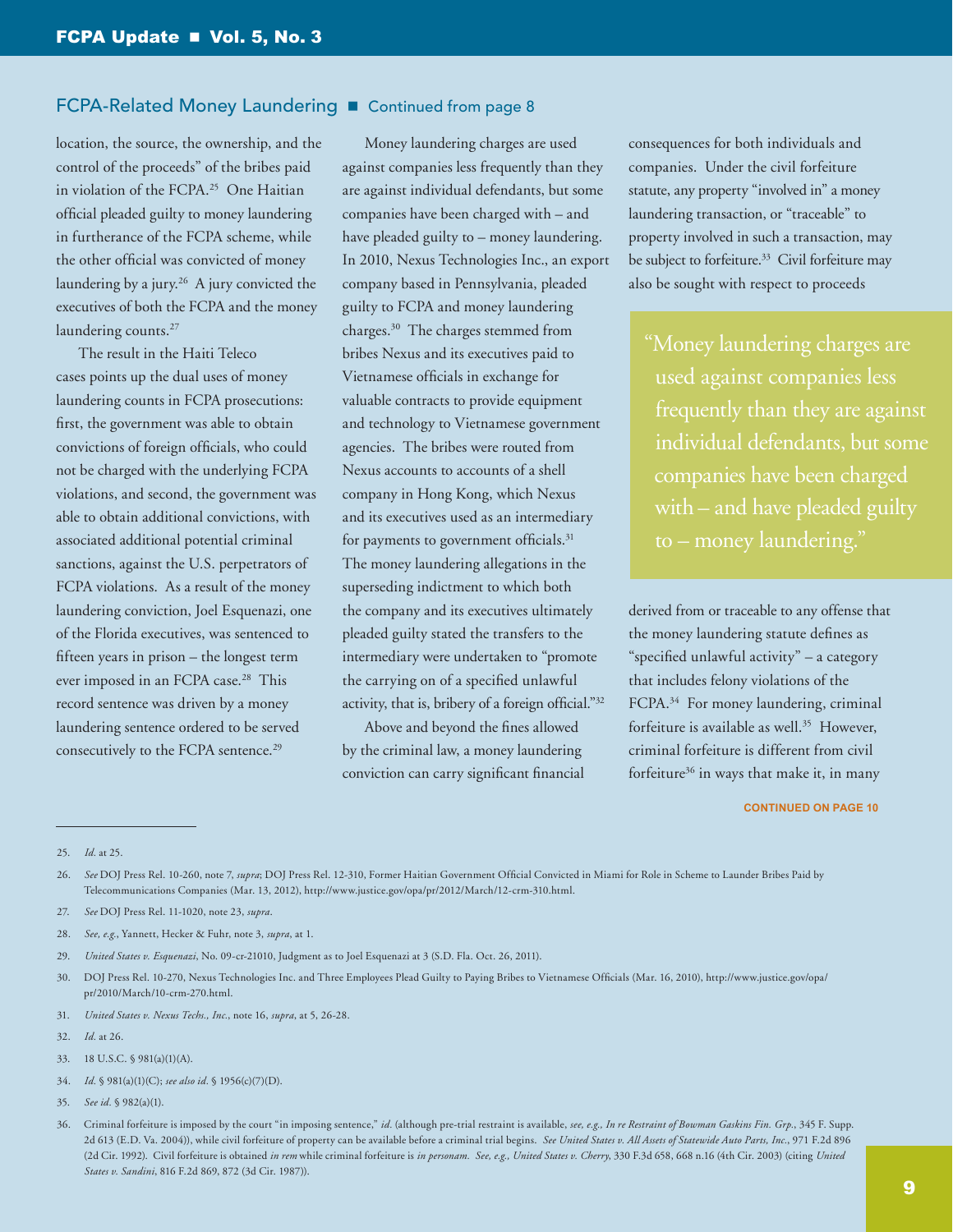legal as well as practical senses, a "more *limited* tool of law enforcement than is civil forfeiture."37 For example, under the civil forfeiture statute, the government can – and does – seek forfeiture of property traceable to criminal activity even before the related criminal proceedings have been concluded.38

Under these statutes, a person or business that commits money laundering can be forced to forfeit significant sums. In some cases, companies have had all of their assets seized and forfeited. In 2000, the owners of two Panamanian jewelry businesses, Speed Joyeros and Argento Vivo S.A., were accused of money laundering and pleaded guilty in 2002. As the DOJ reported this month, as a result the corporate assets of the two firms were seized, forfeited in full, and shared in part with the Panamanian government.<sup>39</sup> Under the sentencing guidelines applicable to organizations, this result – total forfeiture and cessation of business – is well within the range of expected outcomes for companies that exist for the purpose of carrying on criminal activity.40 Even for companies whose assets would not be forfeited completely, there is significant financial risk from forfeiture proceedings. In addition, by incentivizing foreign governments to assist in U.S. anti-money laundering investigations and prosecutions, the DOJ practice of sharing with such governments recoveries

in forfeiture proceedings addressing the proceeds of cross-border crimes – which will include most FCPA antibribery offenses – can increase these risks.

# The Bank Secrecy Act and Compliance-Related FCPA Risk for Financial Entities

The DOJ's increasing use of money laundering charges in FCPA prosecutions may be a harbinger of increased risks for financial institutions. A wide variety of federal laws and regulations may be used to draw such firms into FCPA cases other than as mere repositories of evidence if the DOJ's increased interest in the financial transactions that underlie such cases reveals deficient compliance practices. The DOJ may have already indicated a shift to more aggressive investigation of FCPA-related activity by the financial services industry. When the Department announced the indictments in the BANDES case earlier this year, it termed the charges "a wake-up call to anyone in the financial services industry who thinks bribery is the way to get ahead."41 But potential risks for the financial services industry extend well beyond "basic" FCPA compliance.

In 1992, Congress amended the Bank Secrecy Act to give authority to the Secretary of the Treasury to require banks and other financial institutions to report suspicious transactions that may be connected to illegal activity and to implement anti-money laundering programs.42 The statutory and regulatory regime, which has been amended several times, most significantly in the USA PATRIOT Act, requires banks, securities broker-dealers and other classes of financial institutions to establish risk-based antimoney laundering compliance programs, including customer identification programs, and to report on suspicious activity (in "Suspicious Activity Reports," or "SARs"), among other requirements. As a result of these requirements, banks and other financial institutions must develop sophisticated compliance procedures, and the deficiency of these procedures can lead to significant penalties in connection with bribery-related activity, even if an institution's conduct does not aid or abet the FCPA-governed conduct or give rise to conspiracy charges related to the same.

Federal anti-money laundering law thus requires that "each financial institution shall establish anti-money laundering programs."43 These programs must include "(A) the development of internal policies, procedures, and controls; (B) the designation of a compliance officer; (C) an ongoing employee training program;

#### **CONTINUED ON PAGE 11**

37. Stefan D. Cassella, "Overview of Asset Forfeiture Law in the United States," *United States Attorneys' Bulletin*, Vol. 55, No. 6, at 14 (Nov. 2007), [http://www.justice.gov/usao/](http://www.justice.gov/usao/eousa/foia_reading_room/usab5506.pdf) [eousa/foia\\_reading\\_room/usab5506.pdf.](http://www.justice.gov/usao/eousa/foia_reading_room/usab5506.pdf)

42. Pub. L. No. 102-550, § 1517(b), 106 Stat. 3672, 4059 (1992) (codified at 31 U.S.C. § 5318(g) & (h)); *see generally* Randall Guynn, Mark Plotkin, & Ralph Reisner, Regulation of Foreign Banks and Affiliates in the United States § 12:4 (6th ed. 2012).

43. 31 U.S.C. § 5318(h)(1).

<sup>38.</sup> *See, e.g., All Assets of Statewide Auto Parts, Inc.*, 971 F.2d at 898-99 (affirming forfeiture in an *in rem* proceeding against property owned by a criminal defendant who had not yet been tried).

<sup>39.</sup> *See* DOJ Press Rel. 13-1121, U.S. Deputy Attorney General Cole and Panamanian Attorney General Belfon Sign Agreement to Share Forfeited Assets (Oct. 22, 2013), [http://](http://www.justice.gov/opa/pr/2013/October/13-dag-1121.html) [www.justice.gov/opa/pr/2013/October/13-dag-1121.html](http://www.justice.gov/opa/pr/2013/October/13-dag-1121.html); *see also United States v. Speed Joyeros*, S.A., 410 F. Supp. 2d 121 (E.D.N.Y. 2006) (granting a motion to strike claims made by employees of businesses that forfeited their assets; holding that the employees' claims for wages were inferior to the United States' forfeiture claims).

<sup>40.</sup> *See* U.S. Sentencing Commission, note 8, *supra* at § 8C1.1 (providing for a fine under the guidelines sufficient to divest all assets of "Criminal Purpose Organizations").

<sup>41.</sup> DOJ Press Rel. 13-515, Two U.S. Broker-dealer Employees and Venezuelan Government Official Charged for Massive International Bribery Scheme (May 7, 2013), [http://www.](http://www.justice.gov/opa/pr/2013/May/13-crm-515.html) [justice.gov/opa/pr/2013/May/13-crm-515.html](http://www.justice.gov/opa/pr/2013/May/13-crm-515.html).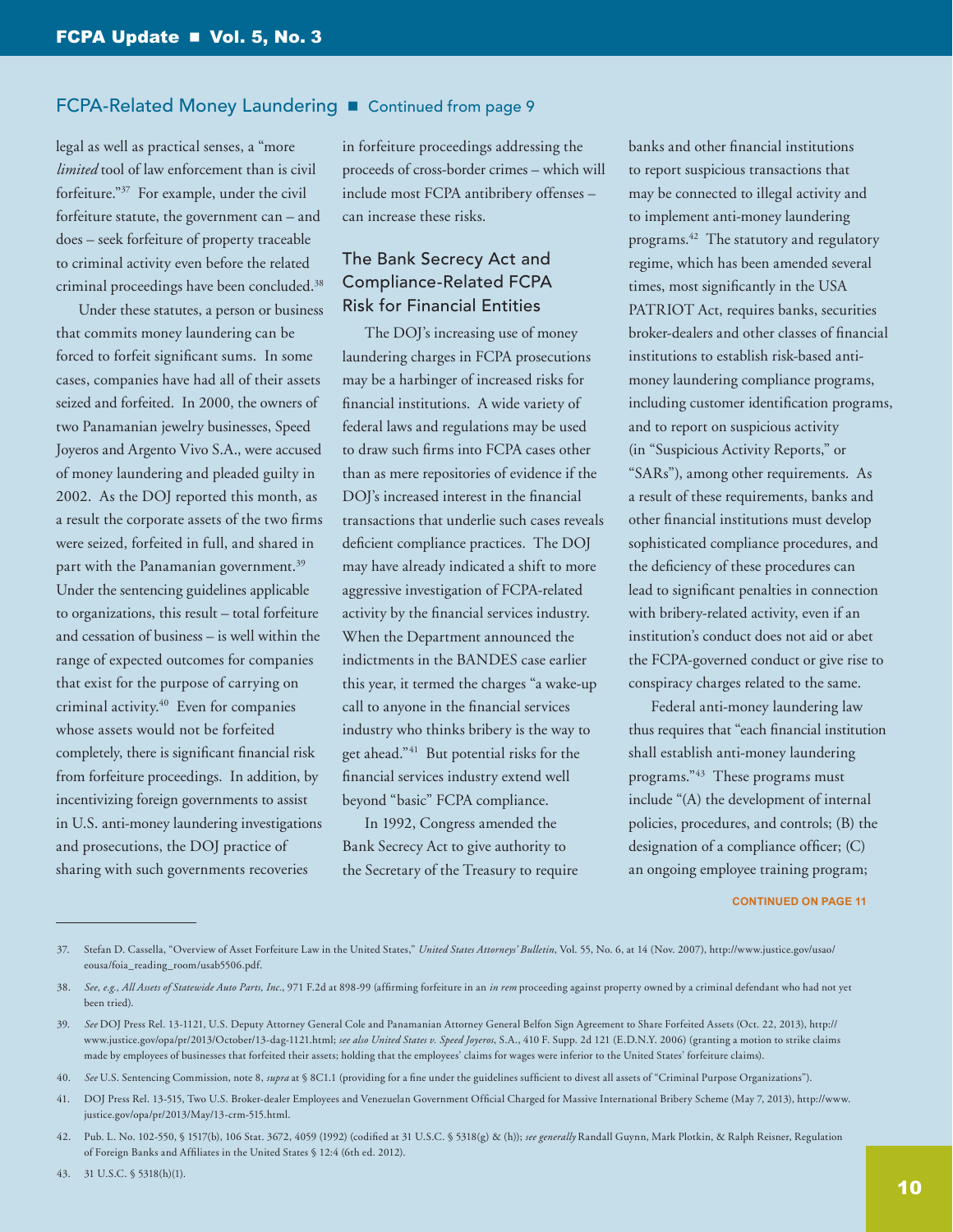and (D) an independent audit function to test programs."<sup>44</sup> The anti-money laundering program requirement is implemented via regulations from a variety of agencies, including most prominently the Treasury Department's Financial Crimes Enforcement Network ("FinCEN") and largely parallel regulations from federal functional regulators, such as the Federal Reserve and the Office of the Comptroller of the Currency in the case of banking organizations.45 The purpose of these programs is to involve financial institutions in the detection, reporting, and prevention of money laundering and other crimes involving financial transactions.

Financial institutions must also report any "suspicious activity" to regulators. Financial institutions are required to report to FinCEN "any suspicious transaction relevant to a possible violation of law or regulation."46 Banks, which have borne these reporting requirements for longer than other types of financial institutions, must report any transaction involving an aggregate of \$5,000 or more that (1) involves funds derived illegally or is intended to hide or disguise such funds; (2) is designed to evade any requirements of Bank Secrecy Act regulations, or (3) "has no business or

apparent lawful purpose or is not the sort in which the particular customer would normally be expected to engage."47 These reports typically must be made within 30 days of a transaction and their existence generally cannot be disclosed to any person

"Anti-money laundering compliance issues have made significant news December 2012, HSBC agreed to a record-

or organization other than law enforcement and regulators. In addition, financial institutions and their agents that file SARs enjoy a broad safe harbor from any liability for such disclosures.<sup>48</sup>

These and other requirements<sup>49</sup> impose a variety of duties on financial institutions to assist law enforcement in investigating and prosecuting crimes involving financial transactions. Failures to abide by these requirements can lead to significant

enforcement actions against financial services institutions, as illustrated in recent settlements for deficiencies in money laundering controls outside the FCPA context: firms have incurred billions of dollars in fines and settlements in recent money laundering and Bank Secrecy Act cases. The large size of the recent financial institution settlements evokes the adage that parties bargain in the shadow of the law – and here, the possibility that a bank might even face revocation of its license to do business casts a long shadow indeed.<sup>50</sup>

Anti-money laundering compliance issues have made significant news in the past year. In December 2012, HSBC agreed to a record-setting settlement<sup>51</sup> in which it paid \$1.92 billion in forfeitures and fines because of its "blatant failure to implement proper anti-money laundering controls."52 The DOJ alleged that the bank did not devote sufficient staff to its anti-money laundering functions and, thus, was unable sufficiently to identify and report suspicious transactions. The DOJ alleged HSBC facilitated significant financial transactions for drug cartels and money launderers.<sup>53</sup> The HSBC settlement and deferred prosecution agreement ultimately allowed HSBC to avoid criminal prosecution, but

#### **CONTINUED ON PAGE 12**

44. *Id.*

- 50. *See* 12 U.S.C. § 93(d) ("Forfeiture of franchise for money laundering or cash transaction reporting offenses."); *see also, e.g.*, Gavin Finch & Howard Mustoe, "Standard Chartered CEO Says 'No Grounds' to Revoke License," *Bloomberg Businessweek* (Aug. 9, 2012), [http://www.bloomberg.com/news/2012-08-08/standard-chartered-ceo-sands-rejects-n-y](http://www.bloomberg.com/news/2012-08-08/standard-chartered-ceo-sands-rejects-n-y-regulator-s-claims-1-.html)[regulator-s-claims-1-.html](http://www.bloomberg.com/news/2012-08-08/standard-chartered-ceo-sands-rejects-n-y-regulator-s-claims-1-.html) ("New York regulator Benjamin Lawsky threatened to strip [Standard Chartered] of its license to operate in the state.").
- 51. *See* Jonathan Stempel, "HSBC wins OK of record \$1.92 billion money-laundering settlement," *Reuters* (July 2, 2013), [http://www.reuters.com/article/2013/07/02/us-hsbc](http://www.reuters.com/article/2013/07/02/us-hsbc-settlement-laundering-idUSBRE9611B220130702)[settlement-laundering-idUSBRE9611B220130702.](http://www.reuters.com/article/2013/07/02/us-hsbc-settlement-laundering-idUSBRE9611B220130702)
- 52. DOJ Press Rel. 12-1478, HSBC Holdings Plc. And HSBC Bank USA N.A. Admit to Anti-Money Laundering and Sanctions Violations, Forfeit \$1.256 Billion in Deferred Prosecution Agreement (Dec. 11, 2012), [http://www.justice.gov/opa/pr/2012/December/12-crm-1478.html.](http://www.justice.gov/opa/pr/2012/December/12-crm-1478.html)

<sup>45.</sup> *See* Guynn, Plotkin, & Reisner, note 42, *supra*, § 12:3.

<sup>46.</sup> *See* 31 U.S.C. § 5318(g)(1); 31 C.F.R. § 1020.320(a)(1).

<sup>47.</sup> 31 C.F.R. § 1020.320(a)(2). Banks also must report on other types of transactions, such as insider abuse involving any amount of money. *See, e.g.*, 12 C.F.R § 21.11.

<sup>48.</sup> *See* 31 U.S.C. § 5318(g)(3).

<sup>49.</sup> Other major areas of regulation under the Bank Secrecy Act that are relevant here include enhanced due diligence requirements for financial institutions that maintain certain types of accounts for non-United States persons and financial institutions. *See id.* § 5318(i).